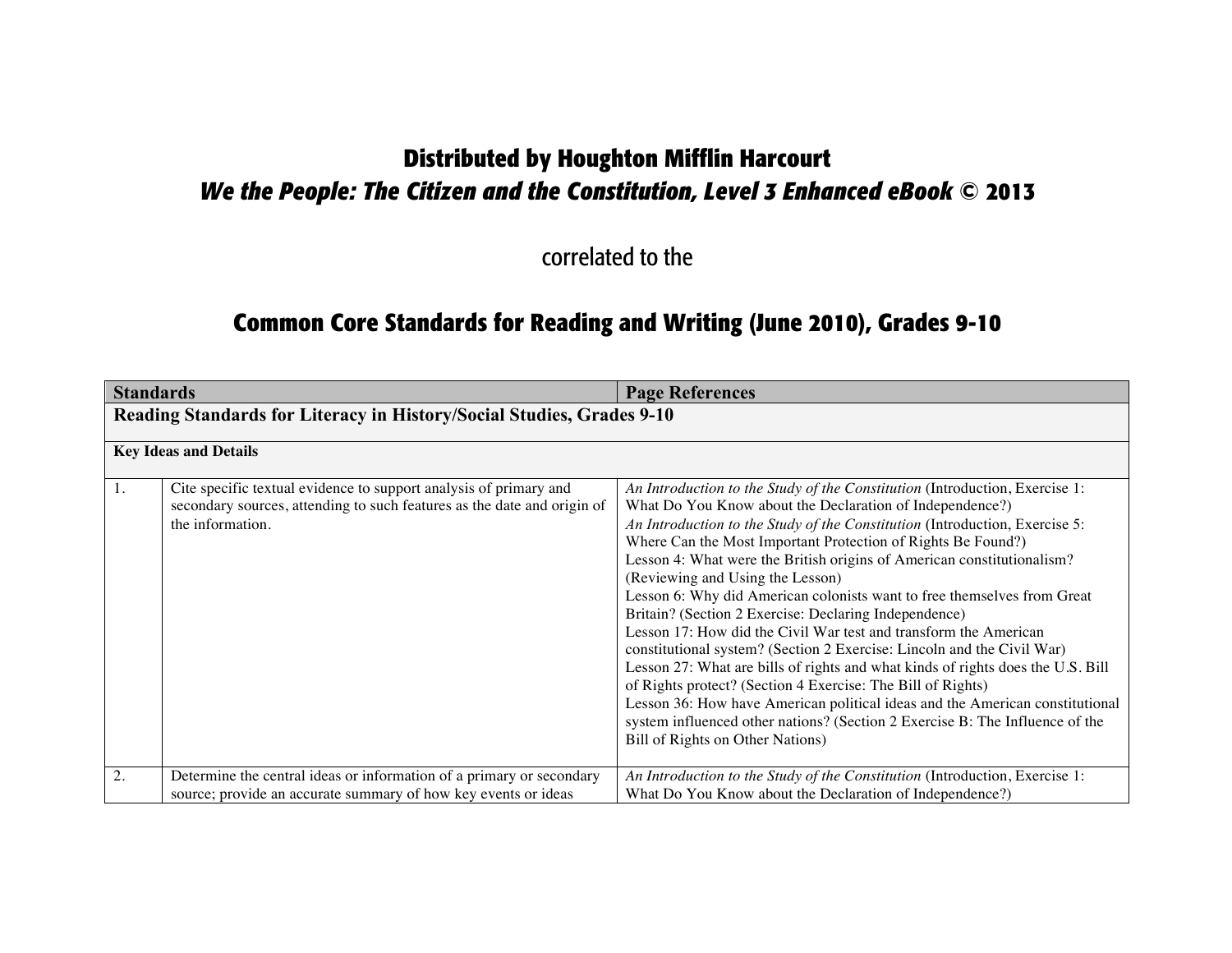| <b>Standards</b> |                                                                                                                                                                                | <b>Page References</b>                                                                                                                                                                                                                                                                                                                                                                                                                                                                                                                                                                                                                                                                                                                                                                                                                                                                                                                                                                      |
|------------------|--------------------------------------------------------------------------------------------------------------------------------------------------------------------------------|---------------------------------------------------------------------------------------------------------------------------------------------------------------------------------------------------------------------------------------------------------------------------------------------------------------------------------------------------------------------------------------------------------------------------------------------------------------------------------------------------------------------------------------------------------------------------------------------------------------------------------------------------------------------------------------------------------------------------------------------------------------------------------------------------------------------------------------------------------------------------------------------------------------------------------------------------------------------------------------------|
|                  | develop over the course of the text.                                                                                                                                           | An Introduction to the Study of the Constitution (Introduction, Exercise 2:<br>What Do You Know about the Preamble to the Constitution?)<br>An Introduction to the Study of the Constitution (Introduction, Exercise 4:<br>What Do You Know about the Rights and Responsibilities of Citizenship?)<br>An Introduction to the Study of the Constitution (Introduction, Exercise 5:<br>Where Can the Most Important Protection of Rights Be Found?)<br>Lesson 2: What ideas about civic life informed the founding generation?<br>(Reviewing and Using the Lesson)<br>Lesson 4: What were the British origins of American constitutionalism?<br>(Reviewing and Using the Lesson)<br>Lesson 7: What basic ideas about government and rights did the state<br>constitutions include? (Section 3 Exercise: The Virginia Declaration of Rights)<br>Lesson 27: What are bills of rights and what kinds of rights does the U.S. Bill<br>of Rights protect? (Section 4 Exercise: The Bill of Rights) |
| $\overline{3}$ . | Analyze in detail a series of events described in a text; determine<br>whether earlier events caused later ones or simply preceded them.                                       | Lesson 4: What were the British origins of American constitutionalism?<br>(Reviewing and Using the Lesson)<br>Lesson 4: What were the British origins of American constitutionalism? (What<br>is the British constitution?—information icon on King and Parliament<br>drawing)<br>Lesson 36: How have American political ideas and the American constitutional<br>system influenced other nations? (Section 2 Exercise B: The Influence of the<br>Bill of Rights on Other Nations)                                                                                                                                                                                                                                                                                                                                                                                                                                                                                                          |
|                  | <b>Craft and Structure</b>                                                                                                                                                     |                                                                                                                                                                                                                                                                                                                                                                                                                                                                                                                                                                                                                                                                                                                                                                                                                                                                                                                                                                                             |
| 4.               | Determine the meaning of words and phrases as they are used in a<br>text, including vocabulary describing political, social, or economic<br>aspects of history/social science. | Lesson 1: What did the Founders think about constitutional government?<br>(Reviewing and Using the Lesson)<br>Lesson 2: What ideas about civic life informed the founding generation?<br>(Reviewing and Using the Lesson)<br>Lesson 6: Why did American colonists want to free themselves from Great<br>Britain? (Reviewing and Using the Lesson)<br>Lesson 21: What is the role of Congress in American constitutional<br>democracy? (Section 2 Exercise: The Constitutional Powers of Congress)<br>Lesson 21: What is the role of Congress in American constitutional                                                                                                                                                                                                                                                                                                                                                                                                                     |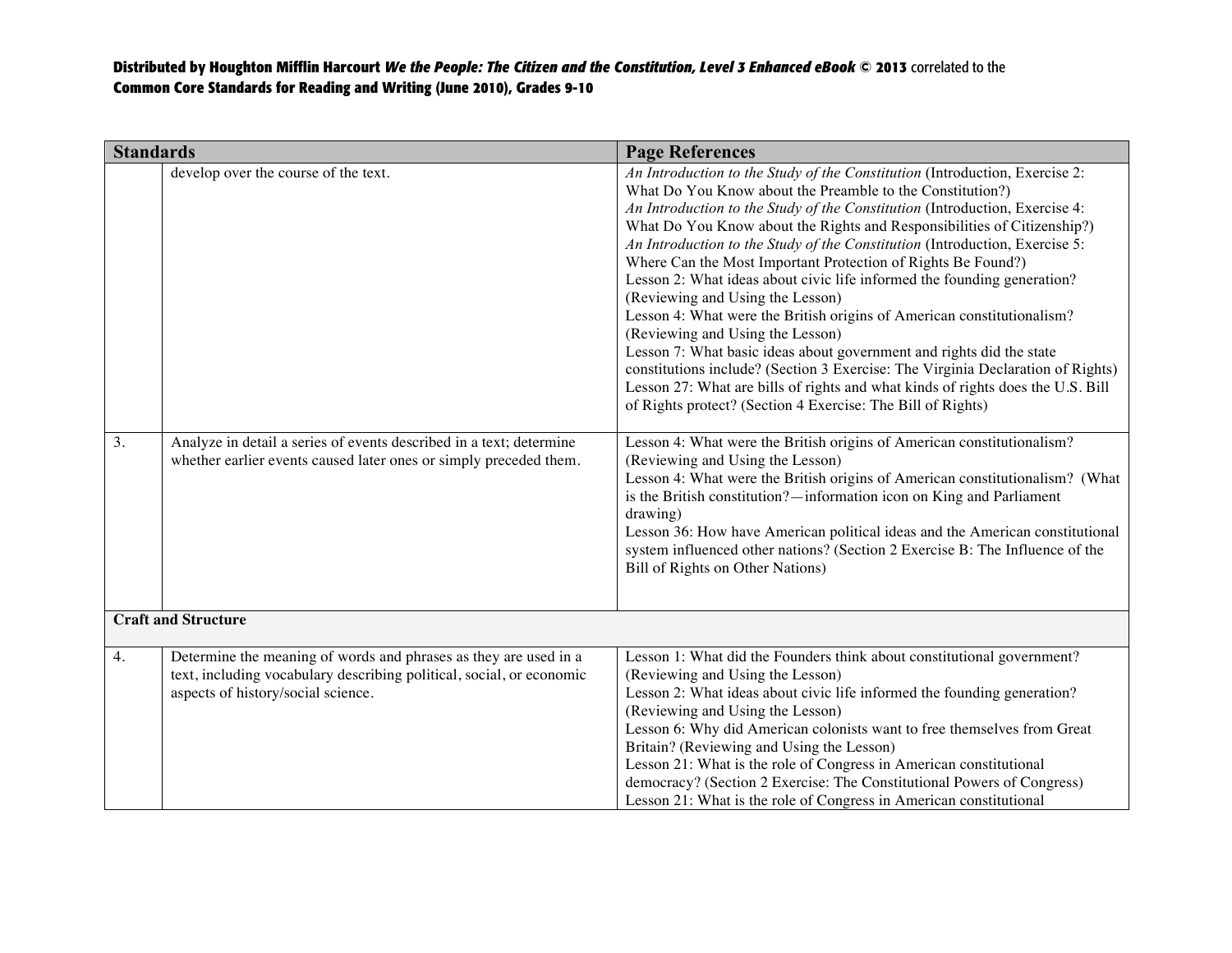| <b>Standards</b> |                                                                                                                                                                                                                                     | <b>Page References</b>                                                                                                                                                                                                                                                                                                                                                                                                                                                                                                                                                                                                                                                                                                                                                                                                                                                                                 |
|------------------|-------------------------------------------------------------------------------------------------------------------------------------------------------------------------------------------------------------------------------------|--------------------------------------------------------------------------------------------------------------------------------------------------------------------------------------------------------------------------------------------------------------------------------------------------------------------------------------------------------------------------------------------------------------------------------------------------------------------------------------------------------------------------------------------------------------------------------------------------------------------------------------------------------------------------------------------------------------------------------------------------------------------------------------------------------------------------------------------------------------------------------------------------------|
|                  |                                                                                                                                                                                                                                     | democracy? (Reviewing and Using the Lesson)<br>Lesson 23: What is the role of the President in the American constitutional<br>system? (Reviewing and Using the Lesson)<br>Lesson 31: How do the Fourth and Fifth Amendments protect against<br>unreasonable law enforcement procedures? (Reviewing and Using the Lesson)<br>Lesson 33: What does it mean to be a citizen? (Reviewing and Using the<br>Lesson)                                                                                                                                                                                                                                                                                                                                                                                                                                                                                          |
| 5.               | Analyze how a text uses structure to emphasize key points or advance<br>an explanation or analysis.                                                                                                                                 | Lesson 7: What basic ideas about government and rights did the state<br>constitutions include? (Section 3 Exercise: The Virginia Declaration of Rights)                                                                                                                                                                                                                                                                                                                                                                                                                                                                                                                                                                                                                                                                                                                                                |
| 6.               | Compare the point of view of two or more authors for how they treat<br>the same or similar topics, including which details they include and<br>emphasize in their respective accounts.<br><b>Integration of Knowledge and Ideas</b> | Lesson 1: What did the Founders think about constitutional government?<br>(Section 4 Exercise B: Constitutions and Constitutional Government)<br>Lesson 13: What was the anti-federalist position in the debate about<br>ratification? (Section 3 Review Exercise: Anti-Federalist Opposition)<br>Lesson 39: What does returning to fundamental principles mean? (Critical<br>Thinking Exercise 1, Parts A and B: Liberty versus Order)<br>Lesson 39: What does returning to fundamental principles mean? (Critical<br>Thinking Exercise 2, Parts A and B: Unity versus Diversity)<br>Lesson 39: What does returning to fundamental principles mean? (Critical<br>Thinking Exercise 3, Parts A and B: Majority Rule versus Minority Rights)<br>Lesson 39: What does returning to fundamental principles mean? (Critical<br>Thinking Exercise 4, Parts A and B: Public versus Private Responsibilities) |
|                  |                                                                                                                                                                                                                                     |                                                                                                                                                                                                                                                                                                                                                                                                                                                                                                                                                                                                                                                                                                                                                                                                                                                                                                        |
| 7.               | Integrate quantitative or technical analysis (e.g., charts, research data)<br>with qualitative analysis in print or digital texts.                                                                                                  |                                                                                                                                                                                                                                                                                                                                                                                                                                                                                                                                                                                                                                                                                                                                                                                                                                                                                                        |
| 8.               | Assess the extent to which the reasoning and evidence in a text<br>support the author's claims.                                                                                                                                     | An Introduction to the Study of the Constitution (Introduction, Exercise 1:<br>What Do You Know about the Declaration of Independence?)<br>An Introduction to the Study of the Constitution (Introduction, Exercise 5:<br>Where Can the Most Important Protections of Rights Be Found?)<br>Lesson 13: What was the anti-federalist position in the debate about<br>ratification? (Section 3 Review Exercise: Anti-Federalist Opposition)<br>Lesson 14: What was the Federalist position in the debate about ratification?<br>(Section 3 Exercise: Federalist Arguments)                                                                                                                                                                                                                                                                                                                                |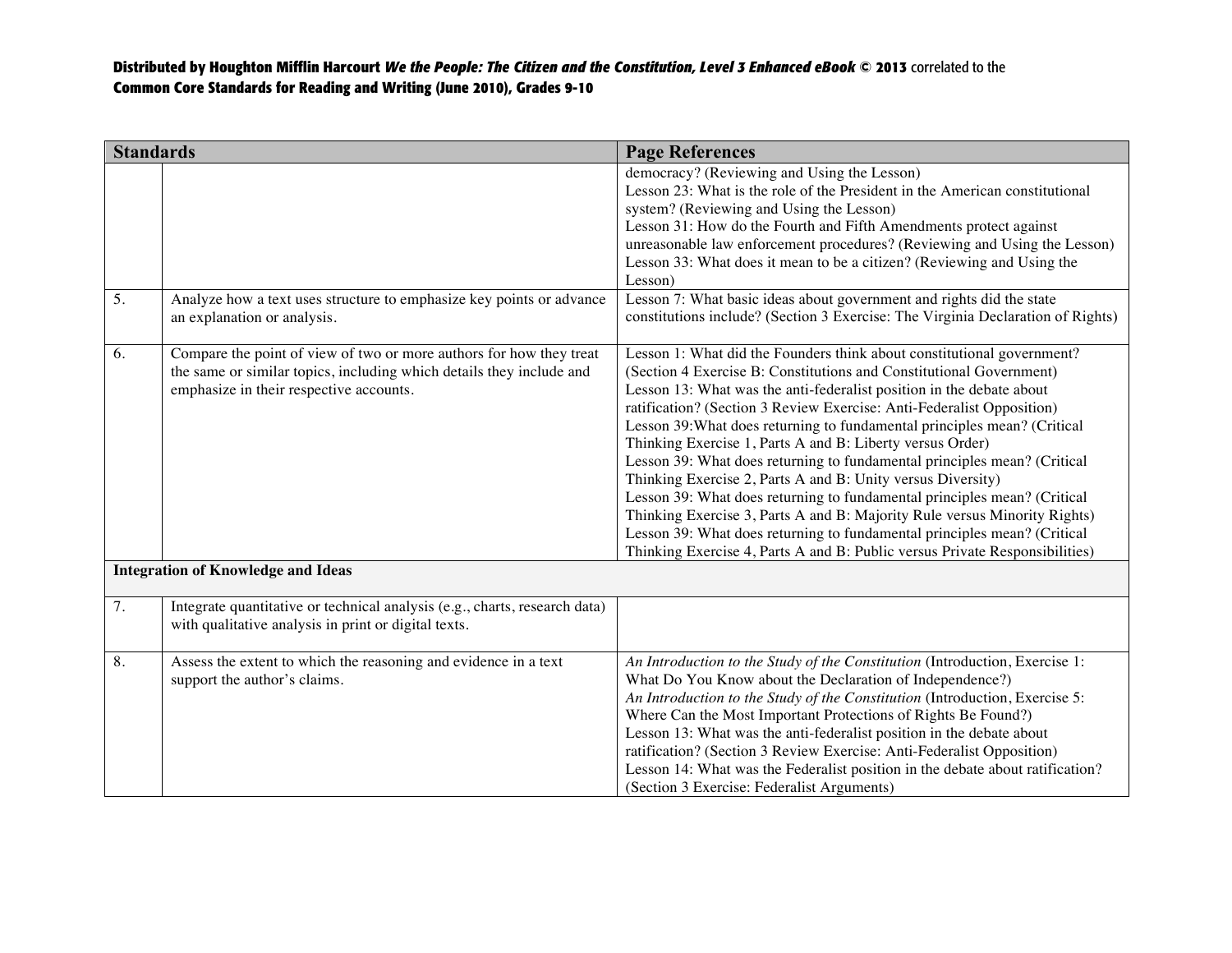|     | <b>Standards</b>                                                                                                                                                                                                        | <b>Page References</b>                                                                                                                                                                                                                                                                                                                                                                                                                                                                                                                                                                                                                                                                                                                                                                                                                                                                                 |  |
|-----|-------------------------------------------------------------------------------------------------------------------------------------------------------------------------------------------------------------------------|--------------------------------------------------------------------------------------------------------------------------------------------------------------------------------------------------------------------------------------------------------------------------------------------------------------------------------------------------------------------------------------------------------------------------------------------------------------------------------------------------------------------------------------------------------------------------------------------------------------------------------------------------------------------------------------------------------------------------------------------------------------------------------------------------------------------------------------------------------------------------------------------------------|--|
|     |                                                                                                                                                                                                                         |                                                                                                                                                                                                                                                                                                                                                                                                                                                                                                                                                                                                                                                                                                                                                                                                                                                                                                        |  |
| 9.  | Compare and contrast treatments of the same topic in several primary<br>and secondary sources.                                                                                                                          | Lesson 1: What did the Founders think about constitutional government?<br>(Section 4 Exercise B: Constitutions and Constitutional Government)<br>Lesson 4: What were the British origins of American constitutionalism?<br>(Section 2 Exercise A: American Heritage of Ideas from Great Britain)<br>Lesson 4: What were the British origins of American constitutionalism?<br>(Reviewing and Using the Lesson)<br>Lesson 7: What basic ideas about government and rights did the state<br>constitutions include? (Reviewing and Using the Lesson)<br>Lesson 13: What was the anti-federalist position in the debate about<br>ratification? (Section 3 Review Exercise: Anti-Federalist Opposition)<br>Lesson 36: How have American political ideas and the American constitutional<br>system influenced other nations? (Section 2 Exercise B: The Influence of the<br>Bill of Rights on Other Nations) |  |
|     | <b>Range of Reading and Level of Text Complexity</b>                                                                                                                                                                    |                                                                                                                                                                                                                                                                                                                                                                                                                                                                                                                                                                                                                                                                                                                                                                                                                                                                                                        |  |
| 10. | By the end of grade 10, read and comprehend history/social studies<br>texts in the grades 9-10 text complexity band independently and<br>proficiently.                                                                  | Lesson 4: What were the British origins of American constitutionalism?<br>(Reviewing and Using the Lesson)<br>Lesson 6: Why did American colonists want to free themselves from Great<br>Britain? (Section 2 Exercise: Declaring Independence)<br>Lesson 7: What basic ideas about government and rights did the state<br>constitutions include? (Section 3 Exercise: The Virginia Declaration of Rights)                                                                                                                                                                                                                                                                                                                                                                                                                                                                                              |  |
|     | Writing Standards for Literacy in History/Social Studies, Grades 9-10                                                                                                                                                   |                                                                                                                                                                                                                                                                                                                                                                                                                                                                                                                                                                                                                                                                                                                                                                                                                                                                                                        |  |
|     | <b>Text Types and Purposes</b>                                                                                                                                                                                          |                                                                                                                                                                                                                                                                                                                                                                                                                                                                                                                                                                                                                                                                                                                                                                                                                                                                                                        |  |
|     | 1. Write arguments focused on <i>discipline-specific</i> content.                                                                                                                                                       |                                                                                                                                                                                                                                                                                                                                                                                                                                                                                                                                                                                                                                                                                                                                                                                                                                                                                                        |  |
| a.  | Introduce precise claim(s), distinguish the claim(s) from alternate or<br>opposing claims, and create an organization that establishes clear<br>relationships among the claim(s), counterclaims, reasons, and evidence. | Lesson 11: What questions did the framers consider in designing the three<br>branches of the national government? (Section 4 Exercise B: Selecting a<br>President)<br>Lesson 12: How did the delegates distribute powers between national and state<br>government? (Section 2 Exercise: Slavery)                                                                                                                                                                                                                                                                                                                                                                                                                                                                                                                                                                                                       |  |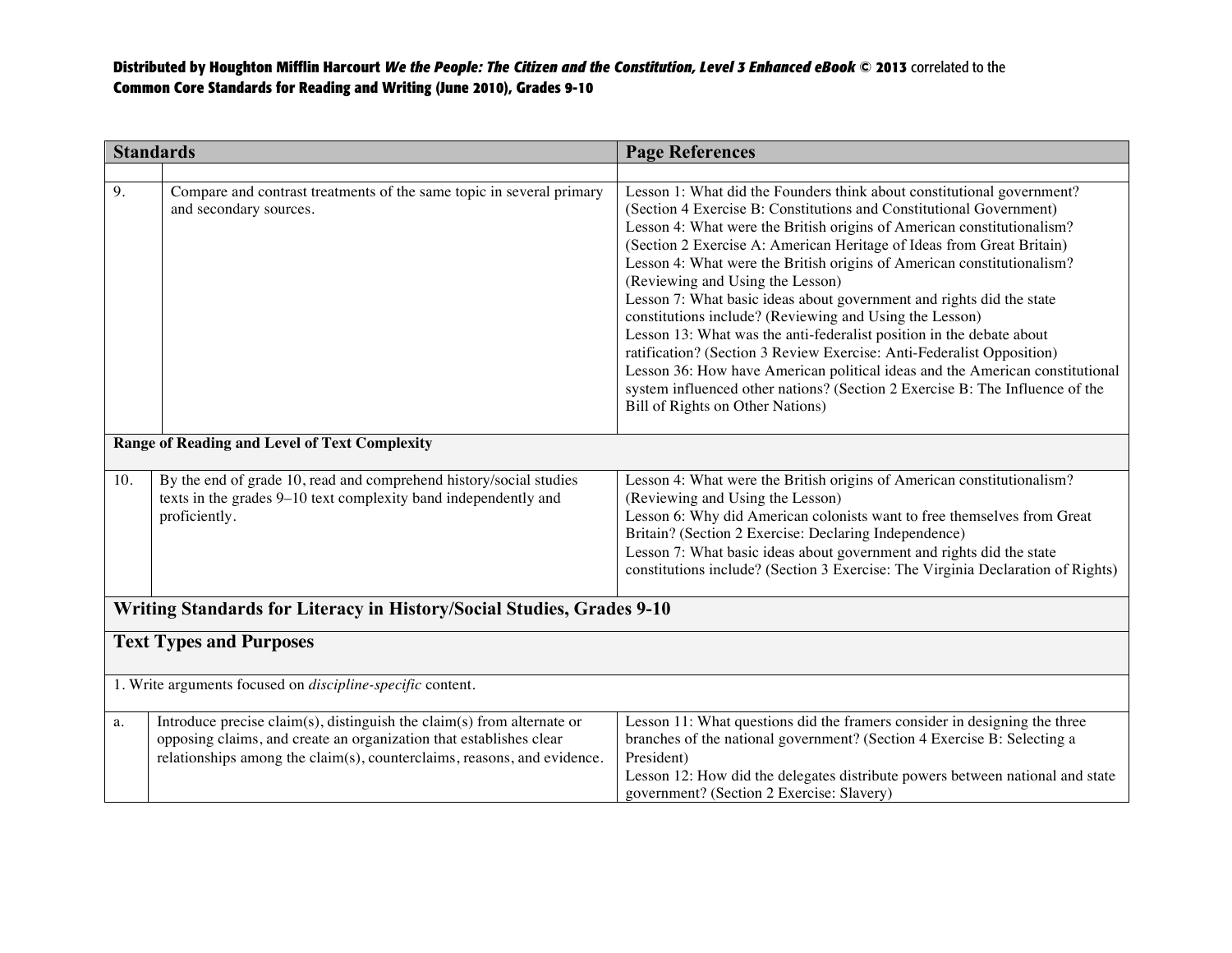|       | <b>Standards</b>                                                                                                                                                                                                                                                                            | <b>Page References</b>                                                                                                                                                                                                                                                                                                                                                                                                                                                                                                                                                                                                                                                                                                                                                                                                                                                                                                                                                               |
|-------|---------------------------------------------------------------------------------------------------------------------------------------------------------------------------------------------------------------------------------------------------------------------------------------------|--------------------------------------------------------------------------------------------------------------------------------------------------------------------------------------------------------------------------------------------------------------------------------------------------------------------------------------------------------------------------------------------------------------------------------------------------------------------------------------------------------------------------------------------------------------------------------------------------------------------------------------------------------------------------------------------------------------------------------------------------------------------------------------------------------------------------------------------------------------------------------------------------------------------------------------------------------------------------------------|
|       |                                                                                                                                                                                                                                                                                             | Lesson 19: How has the equal protection clause of the fourteenth amendment<br>changed the constitution? (Section 4 Exercise: Controversies around Equal<br>Protection)<br>Lesson 21: What is the role of Congress in American constitutional<br>democracy? (Section Exercise C: Comparing National Legislatures in the<br>United States and Great Britain)<br>Lesson 29: How does the First Amendment protect free expression? (Section 6<br>Exercise: Positions on issues regarding freedom of expression)<br>Lesson 30: How does the First Amendment protect freedom to assemble,<br>petition, and associate? (Section 2 Exercise B: Protections of the Right to<br>Associate)                                                                                                                                                                                                                                                                                                     |
| $b$ . | Develop claim(s) and counterclaims fairly, supplying data and evidence<br>for each while pointing out the strengths and limitations of both claim(s)<br>and counterclaims in a discipline-appropriate form and in a manner that<br>anticipates the audience's knowledge level and concerns. | Lesson 11: What questions did the framers consider in designing the three<br>branches of the national government? (Section 4 Exercise B: Selecting a<br>President)<br>Lesson 12: How did the delegates distribute powers between national and state<br>government? (Section 2 Exercise: Slavery)<br>Lesson 19: How has the equal protection clause of the fourteenth amendment<br>changed the constitution? (Section 4 Exercise: Controversies around Equal<br>Protection)<br>Lesson 21: What is the role of Congress in American constitutional<br>democracy? (Section Exercise C: Comparing National Legislatures in the<br>United States and Great Britain)<br>Lesson 29: How does the First Amendment protect free expression? (Section 6<br>Exercise: Positions on issues regarding freedom of expression)<br>Lesson 30: How does the First Amendment protect freedom to assemble,<br>petition, and associate? (Section 2 Exercise B: Protections of the Right to<br>Associate) |
| c.    | Use words, phrases, and clauses to link the major sections of the text,<br>create cohesion, and clarify the relationships between claim(s) and<br>reasons, between reasons and evidence, and between claim(s) and<br>counterclaims.                                                         | Lesson 11: What questions did the framers consider in designing the three<br>branches of the national government? (Section 4 Exercise B: Selecting a<br>President)<br>Lesson 12: How did the delegates distribute powers between national and state<br>government? (Section 2 Exercise: Slavery)<br>Lesson 19: How has the equal protection clause of the fourteenth amendment                                                                                                                                                                                                                                                                                                                                                                                                                                                                                                                                                                                                       |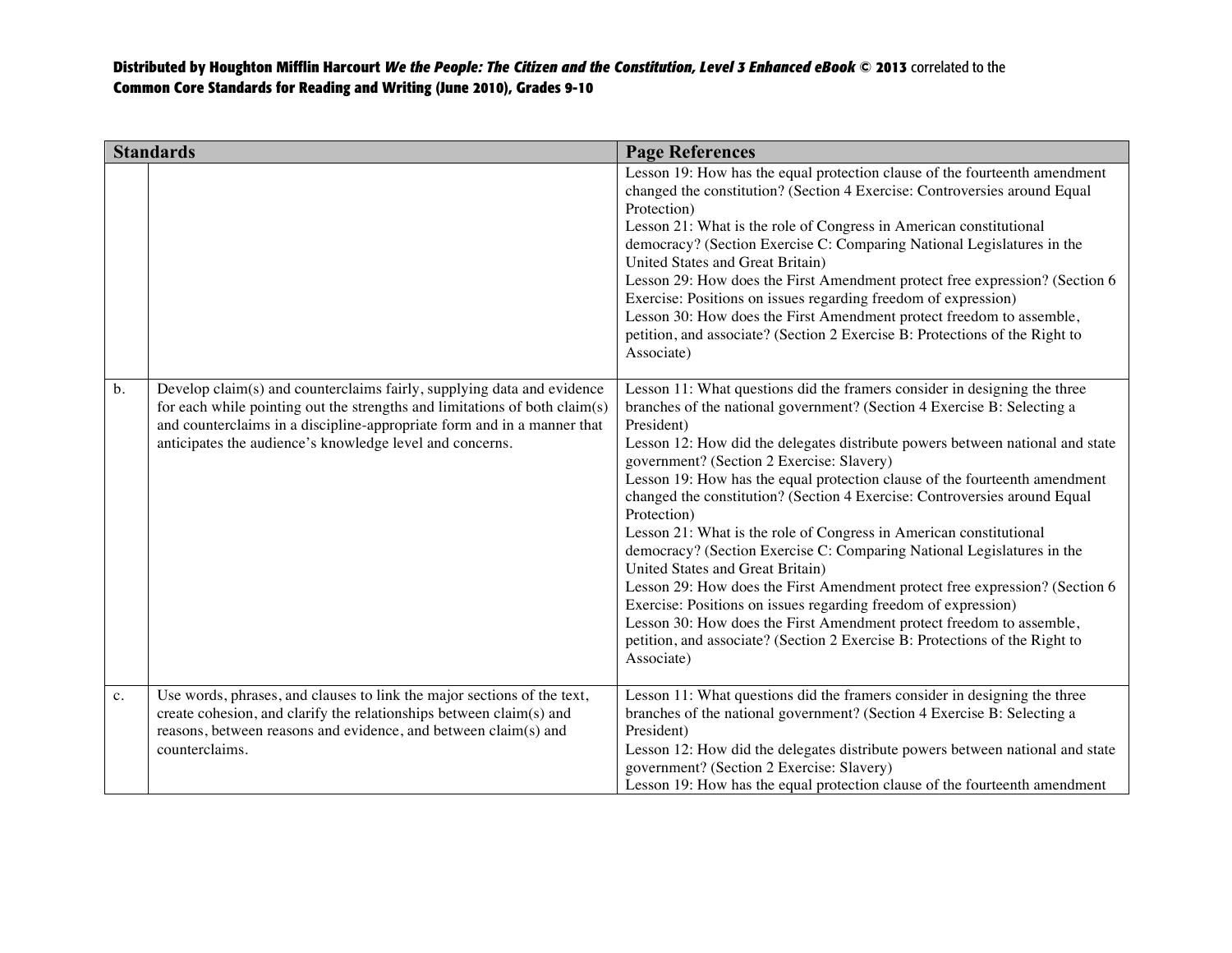|    | <b>Standards</b>                                                                                                                                      | <b>Page References</b>                                                                                                                                                                                                                                                                                                                                                                                                                                                                                                                                                                                                                                                                                                                                                                                                                                                                                                                                                               |
|----|-------------------------------------------------------------------------------------------------------------------------------------------------------|--------------------------------------------------------------------------------------------------------------------------------------------------------------------------------------------------------------------------------------------------------------------------------------------------------------------------------------------------------------------------------------------------------------------------------------------------------------------------------------------------------------------------------------------------------------------------------------------------------------------------------------------------------------------------------------------------------------------------------------------------------------------------------------------------------------------------------------------------------------------------------------------------------------------------------------------------------------------------------------|
|    |                                                                                                                                                       | changed the constitution? (Section 4 Exercise: Controversies around Equal<br>Protection)<br>Lesson 21: What is the role of Congress in American constitutional<br>democracy? (Section Exercise C: Comparing National Legislatures in the<br>United States and Great Britain)<br>Lesson 29: How does the First Amendment protect free expression? (Section 6<br>Exercise: Positions on issues regarding freedom of expression)<br>Lesson 30: How does the First Amendment protect freedom to assemble,<br>petition, and associate? (Section 2 Exercise B: Protections of the Right to<br>Associate)                                                                                                                                                                                                                                                                                                                                                                                   |
| d. | Establish and maintain a formal style and objective tone while attending<br>to the norms and conventions of the discipline in which they are writing. | Lesson 11: What questions did the framers consider in designing the three<br>branches of the national government? (Section 4 Exercise B: Selecting a<br>President)<br>Lesson 12: How did the delegates distribute powers between national and state<br>government? (Section 2 Exercise: Slavery)<br>Lesson 19: How has the equal protection clause of the fourteenth amendment<br>changed the constitution? (Section 4 Exercise: Controversies around Equal<br>Protection)<br>Lesson 21: What is the role of Congress in American constitutional<br>democracy? (Section Exercise C: Comparing National Legislatures in the<br>United States and Great Britain)<br>Lesson 29: How does the First Amendment protect free expression? (Section 6<br>Exercise: Positions on issues regarding freedom of expression)<br>Lesson 30: How does the First Amendment protect freedom to assemble,<br>petition, and associate? (Section 2 Exercise B: Protections of the Right to<br>Associate) |
| e. | Provide a concluding statement or section that follows from or supports<br>the argument presented.                                                    | Lesson 11: What questions did the framers consider in designing the three<br>branches of the national government? (Section 4 Exercise B: Selecting a<br>President)<br>Lesson 12: How did the delegates distribute powers between national and state<br>government? (Section 2 Exercise: Slavery)<br>Lesson 19: How has the equal protection clause of the fourteenth amendment<br>changed the constitution? (Section 4 Exercise: Controversies around Equal                                                                                                                                                                                                                                                                                                                                                                                                                                                                                                                          |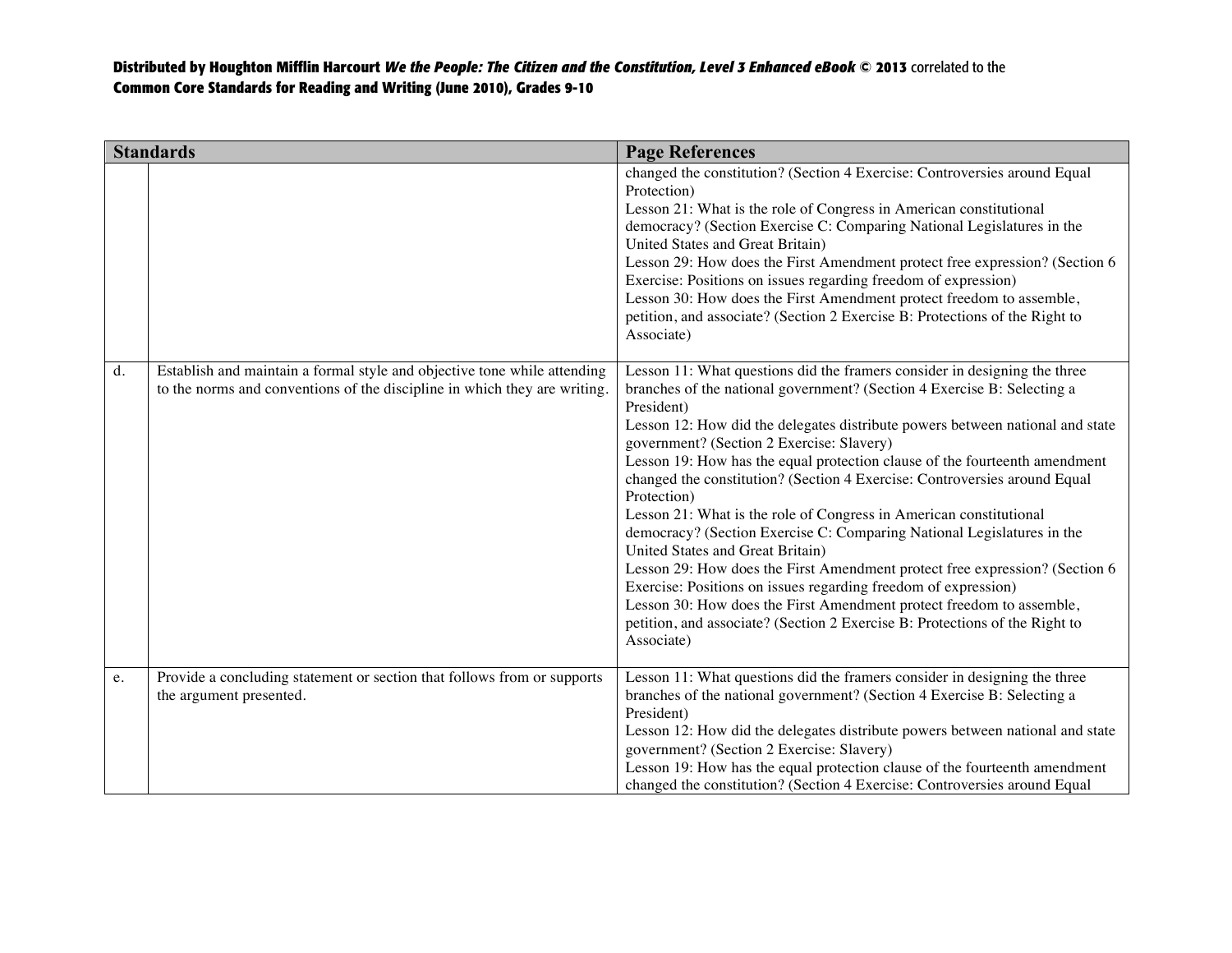|    | <b>Standards</b>                                                                                                                                                                                                                                    | <b>Page References</b>                                                                                                                                                                                                                                                                                                                                                                                                                                                                                                                                                                                                                                                                                                                         |
|----|-----------------------------------------------------------------------------------------------------------------------------------------------------------------------------------------------------------------------------------------------------|------------------------------------------------------------------------------------------------------------------------------------------------------------------------------------------------------------------------------------------------------------------------------------------------------------------------------------------------------------------------------------------------------------------------------------------------------------------------------------------------------------------------------------------------------------------------------------------------------------------------------------------------------------------------------------------------------------------------------------------------|
|    |                                                                                                                                                                                                                                                     | Protection)<br>Lesson 21: What is the role of Congress in American constitutional<br>democracy? (Section Exercise C: Comparing National Legislatures in the<br>United States and Great Britain)<br>Lesson 29: How does the First Amendment protect free expression? (Section 6<br>Exercise: Positions on issues regarding freedom of expression)<br>Lesson 30: How does the First Amendment protect freedom to assemble,<br>petition, and associate? (Section 2 Exercise B: Protections of the Right to<br>Associate)                                                                                                                                                                                                                          |
|    | 2. Write informative/explanatory texts, including the narration of historical events, scientific procedures/experiments, or technical processes.                                                                                                    |                                                                                                                                                                                                                                                                                                                                                                                                                                                                                                                                                                                                                                                                                                                                                |
| a. | Introduce a topic and organize ideas, concepts, and information to make<br>important connections and distinctions; include formatting (e.g.,<br>headings), graphics (e.g., figures, tables), and multimedia when useful<br>to aiding comprehension. | Lesson 18: How has the due process clause of the fourteenth amendment<br>changed the constitution? (Reviewing and Using the Lesson)<br>Lesson 19: How has the equal protection clause of the fourteenth amendment<br>changed the constitution? (Reviewing and Using the Lesson)<br>Lesson 23: What is the role of the President in the American constitutional<br>system? (Reviewing and Using the Lesson)<br>Lesson 24: How are national laws administered in the American constitutional<br>system? (Reviewing and Using the Lesson)<br>Lesson 26: How does American federalism work? (Section 3 Exercise:<br>Changes in State Constitutions over Time)<br>Lesson 33: What does it mean to be a citizen? (Reviewing and Using the<br>Lesson) |
| b. | Develop the topic with well-chosen, relevant, and sufficient facts,<br>extended definitions, concrete details, quotations, or other information<br>and examples appropriate to the audience's knowledge of the topic.                               | Lesson 18: How has the due process clause of the fourteenth amendment<br>changed the constitution? (Reviewing and Using the Lesson)<br>Lesson 19: How has the equal protection clause of the fourteenth amendment<br>changed the constitution? (Reviewing and Using the Lesson)<br>Lesson 23: What is the role of the President in the American constitutional<br>system? (Reviewing and Using the Lesson)<br>Lesson 24: How are national laws administered in the American constitutional<br>system? (Reviewing and Using the Lesson)<br>Lesson 26: How does American federalism work? (Section 3 Exercise:<br>Changes in State Constitutions over Time)                                                                                      |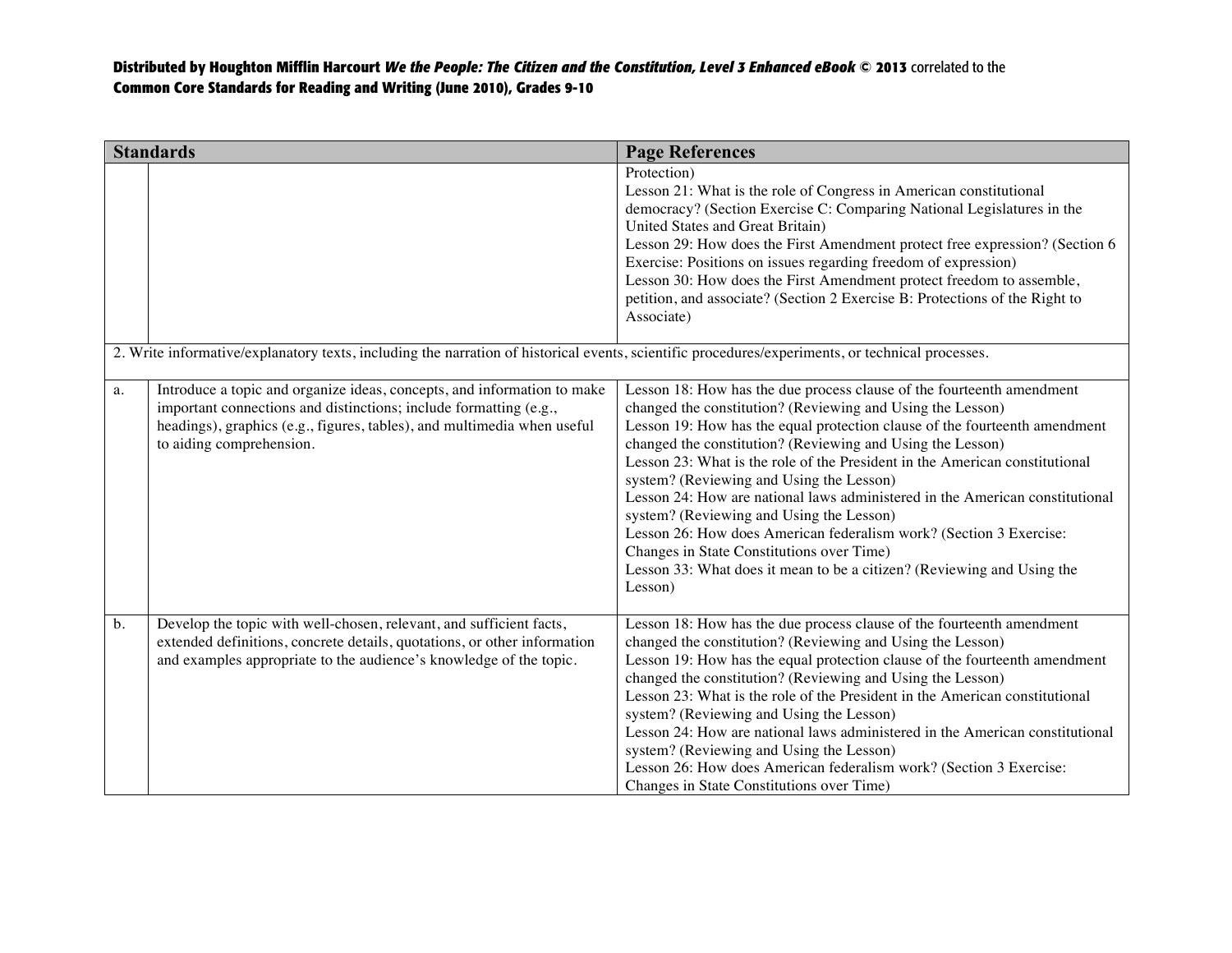|                | <b>Standards</b>                                                                                                                                                                                            | <b>Page References</b>                                                                                                                                                                                                                                                                                                                                                                                                                                                                                                                                                                                                                                                                                                                         |
|----------------|-------------------------------------------------------------------------------------------------------------------------------------------------------------------------------------------------------------|------------------------------------------------------------------------------------------------------------------------------------------------------------------------------------------------------------------------------------------------------------------------------------------------------------------------------------------------------------------------------------------------------------------------------------------------------------------------------------------------------------------------------------------------------------------------------------------------------------------------------------------------------------------------------------------------------------------------------------------------|
|                |                                                                                                                                                                                                             | Lesson 33: What does it mean to be a citizen? (Reviewing and Using the<br>Lesson)                                                                                                                                                                                                                                                                                                                                                                                                                                                                                                                                                                                                                                                              |
| $\mathbf{c}$ . | Use varied transitions and sentence structures to link the major sections<br>of the text, create cohesion, and clarify the relationships among ideas<br>and concepts.                                       | Lesson 18: How has the due process clause of the fourteenth amendment<br>changed the constitution? (Reviewing and Using the Lesson)<br>Lesson 19: How has the equal protection clause of the fourteenth amendment<br>changed the constitution? (Reviewing and Using the Lesson)<br>Lesson 23: What is the role of the President in the American constitutional<br>system? (Reviewing and Using the Lesson)<br>Lesson 24: How are national laws administered in the American constitutional<br>system? (Reviewing and Using the Lesson)<br>Lesson 26: How does American federalism work? (Section 3 Exercise:<br>Changes in State Constitutions over Time)<br>Lesson 33: What does it mean to be a citizen? (Reviewing and Using the<br>Lesson) |
| d.             | Use precise language and domain-specific vocabulary to manage the<br>complexity of the topic and convey a style appropriate to the discipline<br>and context as well as to the expertise of likely readers. | Lesson 18: How has the due process clause of the fourteenth amendment<br>changed the constitution? (Reviewing and Using the Lesson)<br>Lesson 19: How has the equal protection clause of the fourteenth amendment<br>changed the constitution? (Reviewing and Using the Lesson)<br>Lesson 23: What is the role of the President in the American constitutional<br>system? (Reviewing and Using the Lesson)<br>Lesson 24: How are national laws administered in the American constitutional<br>system? (Reviewing and Using the Lesson)<br>Lesson 26: How does American federalism work? (Section 3 Exercise:<br>Changes in State Constitutions over Time)<br>Lesson 33: What does it mean to be a citizen? (Reviewing and Using the<br>Lesson) |
| e.             | Establish and maintain a formal style and objective tone while attending<br>to the norms and conventions of the discipline in which they are writing.                                                       | Lesson 18: How has the due process clause of the fourteenth amendment<br>changed the constitution? (Reviewing and Using the Lesson)<br>Lesson 19: How has the equal protection clause of the fourteenth amendment<br>changed the constitution? (Reviewing and Using the Lesson)<br>Lesson 23: What is the role of the President in the American constitutional<br>system? (Reviewing and Using the Lesson)                                                                                                                                                                                                                                                                                                                                     |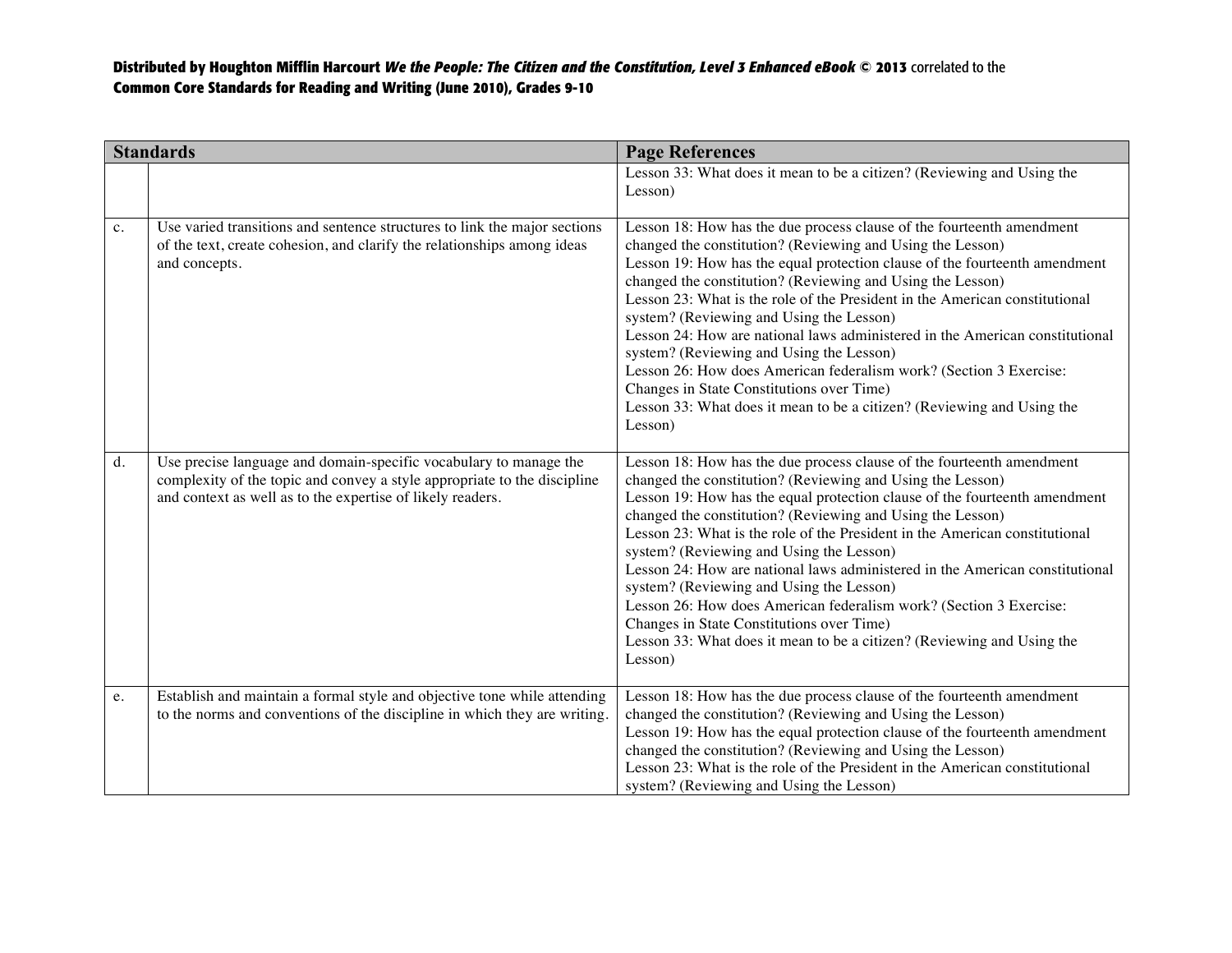|    | <b>Standards</b>                                                                                                                                                                                                                                                            | <b>Page References</b>                                                                                                                                                                                                                                                                                                                                                                                                                                                                                                                                                                                                                                                                                                                         |
|----|-----------------------------------------------------------------------------------------------------------------------------------------------------------------------------------------------------------------------------------------------------------------------------|------------------------------------------------------------------------------------------------------------------------------------------------------------------------------------------------------------------------------------------------------------------------------------------------------------------------------------------------------------------------------------------------------------------------------------------------------------------------------------------------------------------------------------------------------------------------------------------------------------------------------------------------------------------------------------------------------------------------------------------------|
|    |                                                                                                                                                                                                                                                                             | Lesson 24: How are national laws administered in the American constitutional<br>system? (Reviewing and Using the Lesson)<br>Lesson 26: How does American federalism work? (Section 3 Exercise:<br>Changes in State Constitutions over Time)<br>Lesson 33: What does it mean to be a citizen? (Reviewing and Using the<br>Lesson)                                                                                                                                                                                                                                                                                                                                                                                                               |
| f. | Provide a concluding statement or section that follows from and<br>supports the information or explanation presented (e.g., articulating<br>implications or the significance of the topic.)                                                                                 | Lesson 18: How has the due process clause of the fourteenth amendment<br>changed the constitution? (Reviewing and Using the Lesson)<br>Lesson 19: How has the equal protection clause of the fourteenth amendment<br>changed the constitution? (Reviewing and Using the Lesson)<br>Lesson 23: What is the role of the President in the American constitutional<br>system? (Reviewing and Using the Lesson)<br>Lesson 24: How are national laws administered in the American constitutional<br>system? (Reviewing and Using the Lesson)<br>Lesson 26: How does American federalism work? (Section 3 Exercise:<br>Changes in State Constitutions over Time)<br>Lesson 33: What does it mean to be a citizen? (Reviewing and Using the<br>Lesson) |
| 3. | (See note; not applicable as a separate requirement).<br><b>Note:</b> Students' narrative skills continue to grow in these grades. The Standards require that students be able to incorporate narrative elements<br>analyses of individuals or events of historical import. | effectively into arguments and informative/explanatory texts. In history, students must be able to incorporate narrative accounts into their                                                                                                                                                                                                                                                                                                                                                                                                                                                                                                                                                                                                   |
| 4. | Produce clear and coherent writing in which the development,<br>organization, and style are appropriate to task, purpose, and audience.                                                                                                                                     | Lesson 18: How has the due process clause of the fourteenth amendment<br>changed the constitution? (Reviewing and Using the Lesson)<br>Lesson 19: How has the equal protection clause of the fourteenth amendment<br>changed the constitution? (Reviewing and Using the Lesson)<br>Lesson 21: What is the role of Congress in American constitutional<br>democracy? (Section Exercise C: Comparing National Legislatures in the<br>United States and Great Britain)<br>Lesson 23: What is the role of the President in the American constitutional<br>system? (Reviewing and Using the Lesson)                                                                                                                                                 |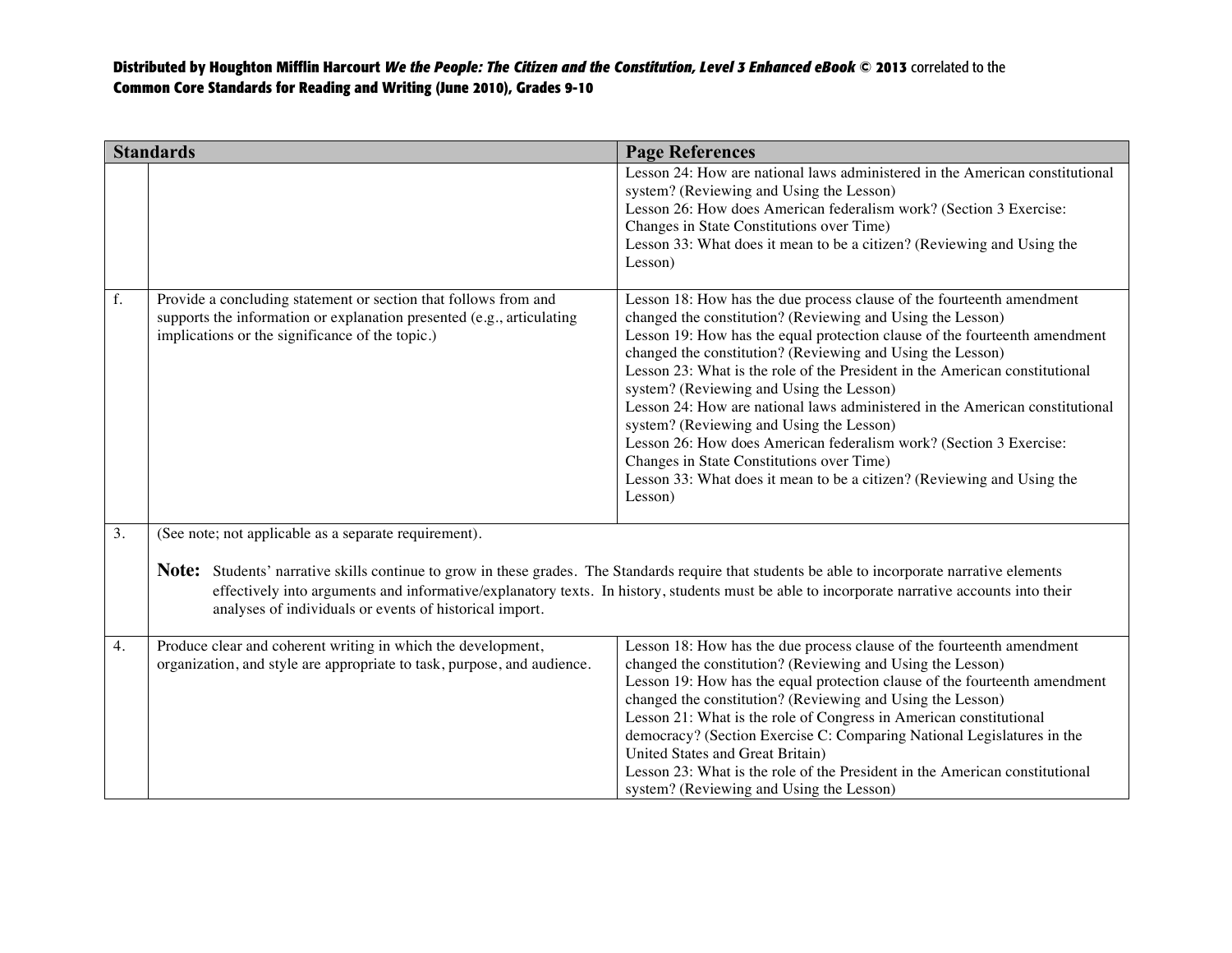|    | <b>Standards</b>                                                                                                                                                                                                                                                                                                                                              | <b>Page References</b>                                                                                                                                                                                                                                                                                                                                                                                                                                                                                                                                                                                                                                                                 |
|----|---------------------------------------------------------------------------------------------------------------------------------------------------------------------------------------------------------------------------------------------------------------------------------------------------------------------------------------------------------------|----------------------------------------------------------------------------------------------------------------------------------------------------------------------------------------------------------------------------------------------------------------------------------------------------------------------------------------------------------------------------------------------------------------------------------------------------------------------------------------------------------------------------------------------------------------------------------------------------------------------------------------------------------------------------------------|
|    |                                                                                                                                                                                                                                                                                                                                                               | Lesson 24: How are national laws administered in the American constitutional<br>system? (Section 4 Exercise: Checks and Balances on Administrative<br>Agencies)                                                                                                                                                                                                                                                                                                                                                                                                                                                                                                                        |
| 5. | Develop and strengthen writing as needed by planning, revising, editing,<br>rewriting, or trying a new approach, focusing on addressing what is<br>most significant for a specific purpose and audience.                                                                                                                                                      |                                                                                                                                                                                                                                                                                                                                                                                                                                                                                                                                                                                                                                                                                        |
| 6. | Use technology, including the Internet, to produce, publish, and update<br>individual or shared writing products, taking advantage of technology's<br>capacity to link to other information and to display information flexibly<br>and dynamically.                                                                                                           |                                                                                                                                                                                                                                                                                                                                                                                                                                                                                                                                                                                                                                                                                        |
|    | <b>Research to Build and Present Knowledge</b>                                                                                                                                                                                                                                                                                                                |                                                                                                                                                                                                                                                                                                                                                                                                                                                                                                                                                                                                                                                                                        |
| 7. | Conduct short as well as more sustained research projects to answer a<br>question (including a self-generated question) or solve a problem;<br>narrow or broaden the inquiry when appropriate; synthesize multiple<br>sources on the subject, demonstrating understanding of the subject<br>under investigation.                                              | Lesson 9: How was the Philadelphia Convention organized? (What Was the<br>Virginia Plan? Reviewing and Using the Lesson)<br>Lesson 15: How have amendments and judicial review changed the<br>constitution? (What is judicial review and why is it controversial? Reviewing<br>and Using the Lesson)<br>Lesson 22: How does Congress perform its functions in the American<br>constitutional system? (Section 3 Exercise: Protection of Individual Rights by<br>Congress)<br>Lesson 35: How have civil rights movements resulted in fundamental political<br>and social change in the United States? (Section 3 Exercise B: The Civil Rights<br>Act of 1964 and the Voting Rights Act) |
| 8. | Gather relevant information from multiple authoritative print and digital<br>sources, using advanced searches effectively; assess the usefulness of<br>each source in answering the research question; integrate information<br>into the text selectively to maintain the flow of ideas, avoiding<br>plagiarism and following a standard format for citation. |                                                                                                                                                                                                                                                                                                                                                                                                                                                                                                                                                                                                                                                                                        |
| 9. | Draw evidence from informational texts to support analysis, reflection,<br>and research.                                                                                                                                                                                                                                                                      | Lesson 1: What did the Founders think about constitutional government?<br>(Section 4 Exercise B: Constitutions and Constitutional Government)<br>Lesson 1: What did the Founders think about constitutional government?                                                                                                                                                                                                                                                                                                                                                                                                                                                                |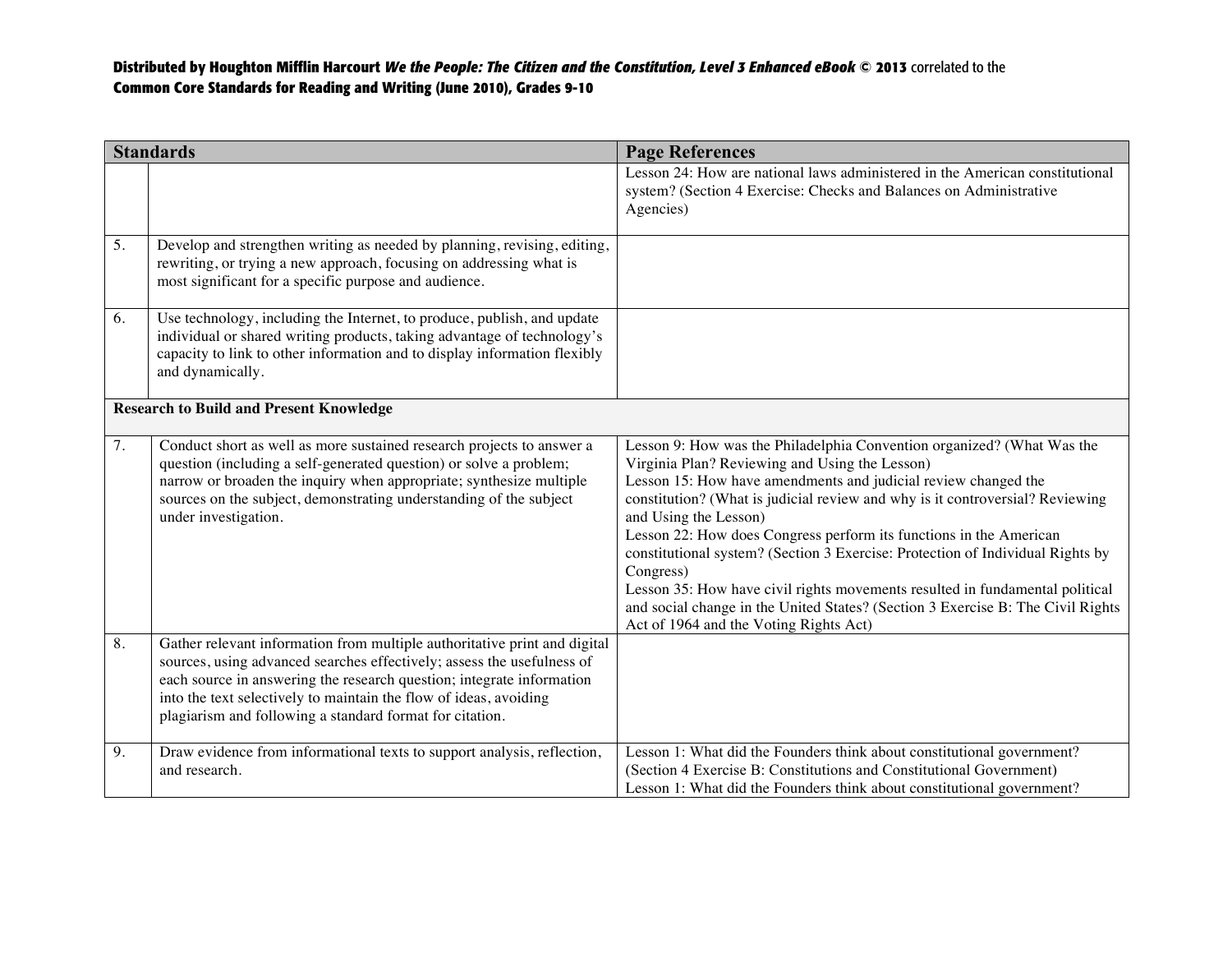|                                                                                                                                                                                                                                                                                                                                                                                                                                                                                                                                                            | <b>Standards</b>                                                                                                                                                                                                 | <b>Page References</b>                                                                                                                                                                                                                                                                                                                                                                                                                                                                                                                                                                                                                                                                                     |
|------------------------------------------------------------------------------------------------------------------------------------------------------------------------------------------------------------------------------------------------------------------------------------------------------------------------------------------------------------------------------------------------------------------------------------------------------------------------------------------------------------------------------------------------------------|------------------------------------------------------------------------------------------------------------------------------------------------------------------------------------------------------------------|------------------------------------------------------------------------------------------------------------------------------------------------------------------------------------------------------------------------------------------------------------------------------------------------------------------------------------------------------------------------------------------------------------------------------------------------------------------------------------------------------------------------------------------------------------------------------------------------------------------------------------------------------------------------------------------------------------|
|                                                                                                                                                                                                                                                                                                                                                                                                                                                                                                                                                            |                                                                                                                                                                                                                  | (Section 5 Exercise: Constitutional Governments)<br>Lesson 2: What ideas about civic life informed the founding generation?<br>(Section 2 Exercise: Thinking Like a Political Philosopher)<br>Lesson 6: Why did American colonists want to free themselves from Great<br>Britain? (Section 2 Exercise: Declaring Independence)<br>Lesson 9: How was the Philadelphia Convention organized? (What was the<br>Virginia Plan? Reviewing and Using the Lesson)<br>Lesson 23: What is the role of the President in the American constitutional<br>system? (Section 6 Exercise: The Executive Branch and Individual Rights)<br>Lesson 26: How does American federalism work? (Section 1 Exercise:<br>Federalism) |
|                                                                                                                                                                                                                                                                                                                                                                                                                                                                                                                                                            | <b>Range of Writing</b>                                                                                                                                                                                          |                                                                                                                                                                                                                                                                                                                                                                                                                                                                                                                                                                                                                                                                                                            |
| 10.                                                                                                                                                                                                                                                                                                                                                                                                                                                                                                                                                        | Write routinely over extended time frames (time for reflection and<br>revision) and shorter time frames (a single sitting or a day or two) for a<br>range of discipline-specific tasks, purposes, and audiences. |                                                                                                                                                                                                                                                                                                                                                                                                                                                                                                                                                                                                                                                                                                            |
| <b>College and Career Readiness Anchor Standards for Reading</b><br>The grades 6-12 standards on the following pages define what students should understand and be able to do by the end of each grade span. They correspond to<br>the College and Career Readiness (CCR) anchor standards below by number. The CCR and grade-specific standards are necessary complements – the former<br>providing broad standards, the latter providing additional specificity – that together define the skills and understandings that all students must demonstrate. |                                                                                                                                                                                                                  |                                                                                                                                                                                                                                                                                                                                                                                                                                                                                                                                                                                                                                                                                                            |
|                                                                                                                                                                                                                                                                                                                                                                                                                                                                                                                                                            | <b>Key Ideas and Details</b>                                                                                                                                                                                     |                                                                                                                                                                                                                                                                                                                                                                                                                                                                                                                                                                                                                                                                                                            |
| 1.                                                                                                                                                                                                                                                                                                                                                                                                                                                                                                                                                         | Read closely to determine what the text says explicitly and to make<br>logical inferences from it; cite specific textual evidence when writing or<br>speaking to support conclusions drawn from the text.        | Lesson 1: What did the Founders think about constitutional government?<br>(Section 4 Exercise B: Constitutions and Constitutional Government)<br>Lesson 4: What were the British origins of American constitutionalism?<br>(Reviewing and Using the Lesson)<br>Lesson 6: Why did American colonists want to free themselves from Great<br>Britain? (Section 2 Exercise: Declaring Independence)<br>Lesson 7: What basic ideas about government and rights did the state<br>constitutions include? (Section 3 Exercise: The Virginia Declaration of Rights)<br>Lesson 10: Why was representation a major issue at the Philadelphia<br>Convention? (Reviewing and Using the Lesson)                          |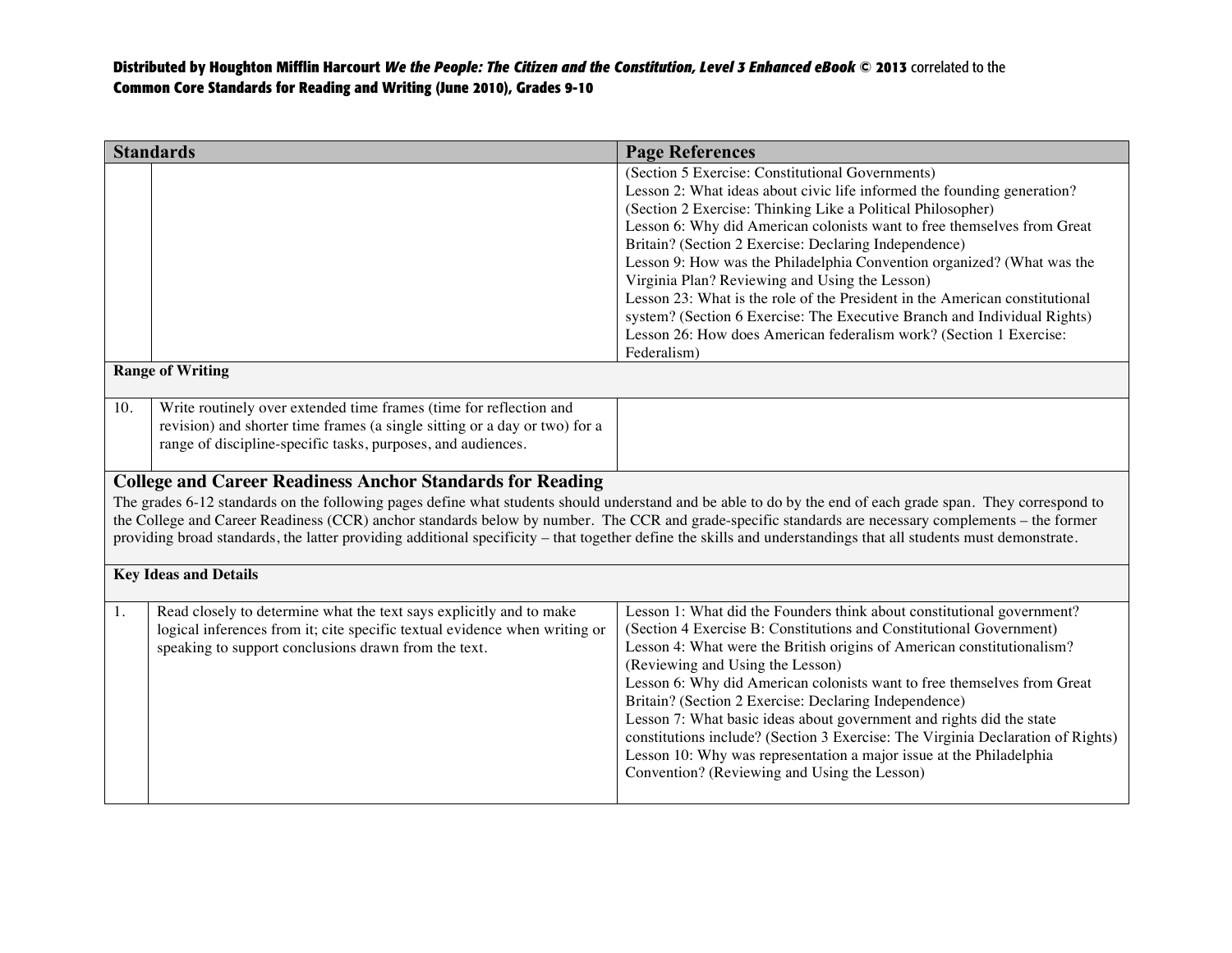|    | <b>Standards</b>                                                                                                                                                                                  | <b>Page References</b>                                                                                                                                                                                                                                                                                                                                                                                                                                                                                                                                                                                                                                                                                                                                                                                                                                                                                                                                                                   |
|----|---------------------------------------------------------------------------------------------------------------------------------------------------------------------------------------------------|------------------------------------------------------------------------------------------------------------------------------------------------------------------------------------------------------------------------------------------------------------------------------------------------------------------------------------------------------------------------------------------------------------------------------------------------------------------------------------------------------------------------------------------------------------------------------------------------------------------------------------------------------------------------------------------------------------------------------------------------------------------------------------------------------------------------------------------------------------------------------------------------------------------------------------------------------------------------------------------|
| 2. | Determine central ideas or themes of a text and analyze their<br>development; summarize the key supporting details and ideas.                                                                     | Lesson 2: What ideas about civic life informed the founding generation?<br>(Reviewing and Using the Lesson)<br>Lesson 4: What were the British origins of American constitutionalism?<br>(Reviewing and Using the Lesson)<br>Lesson 6: Why did American colonists want to free themselves from Great<br>Britain? (Section 2 Exercise: Declaring Independence)<br>Lesson 7: What basic ideas about government and rights did the state<br>constitutions include? (Section 3 Exercise: The Virginia Declaration of Rights)                                                                                                                                                                                                                                                                                                                                                                                                                                                                 |
| 3. | Analyze how and why individuals, events, and ideas develop and<br>interact over the course of a text.                                                                                             | Lesson 4: What were the British origins of American constitutionalism?<br>(Reviewing and Using the Lesson)<br>Lesson 7: What basic ideas about government and rights did the state<br>constitutions include? (Section 3 Exercise: The Virginia Declaration of Rights)<br>Lesson 36: How have American political ideas and the American constitutional<br>system influenced other nations? (Section 2 Exercise B: The Influence of the<br>Bill of Rights on Other Nations)                                                                                                                                                                                                                                                                                                                                                                                                                                                                                                                |
|    | <b>Craft and Structure</b>                                                                                                                                                                        |                                                                                                                                                                                                                                                                                                                                                                                                                                                                                                                                                                                                                                                                                                                                                                                                                                                                                                                                                                                          |
| 4. | Interpret words and phrases as they are used in a text, including<br>determining technical, connotative, and figurative meanings, and<br>analyze how specific word choices shape meaning or tone. | Lesson 1: What did the Founders think about constitutional government?<br>(Reviewing and Using the Lesson)<br>Lesson 2: What ideas about civic life informed the founding generation?<br>(Reviewing and Using the Lesson)<br>Lesson 6: Why did American colonists want to free themselves from Great<br>Britain? (Reviewing and Using the Lesson)<br>Lesson 21: What is the role of Congress in American constitutional<br>democracy? (Section 2 Exercise: The Constitutional Powers of Congress)<br>Lesson 21: What is the role of Congress in American constitutional<br>democracy? (Reviewing and Using the Lesson)<br>Lesson 23: What is the role of the President in the American constitutional<br>system? (Reviewing and Using the Lesson)<br>Lesson 31: How do the Fourth and Fifth Amendments protect against<br>unreasonable law enforcement procedures? (Reviewing and Using the Lesson)<br>Lesson 33: What does it mean to be a citizen? (Reviewing and Using the<br>Lesson) |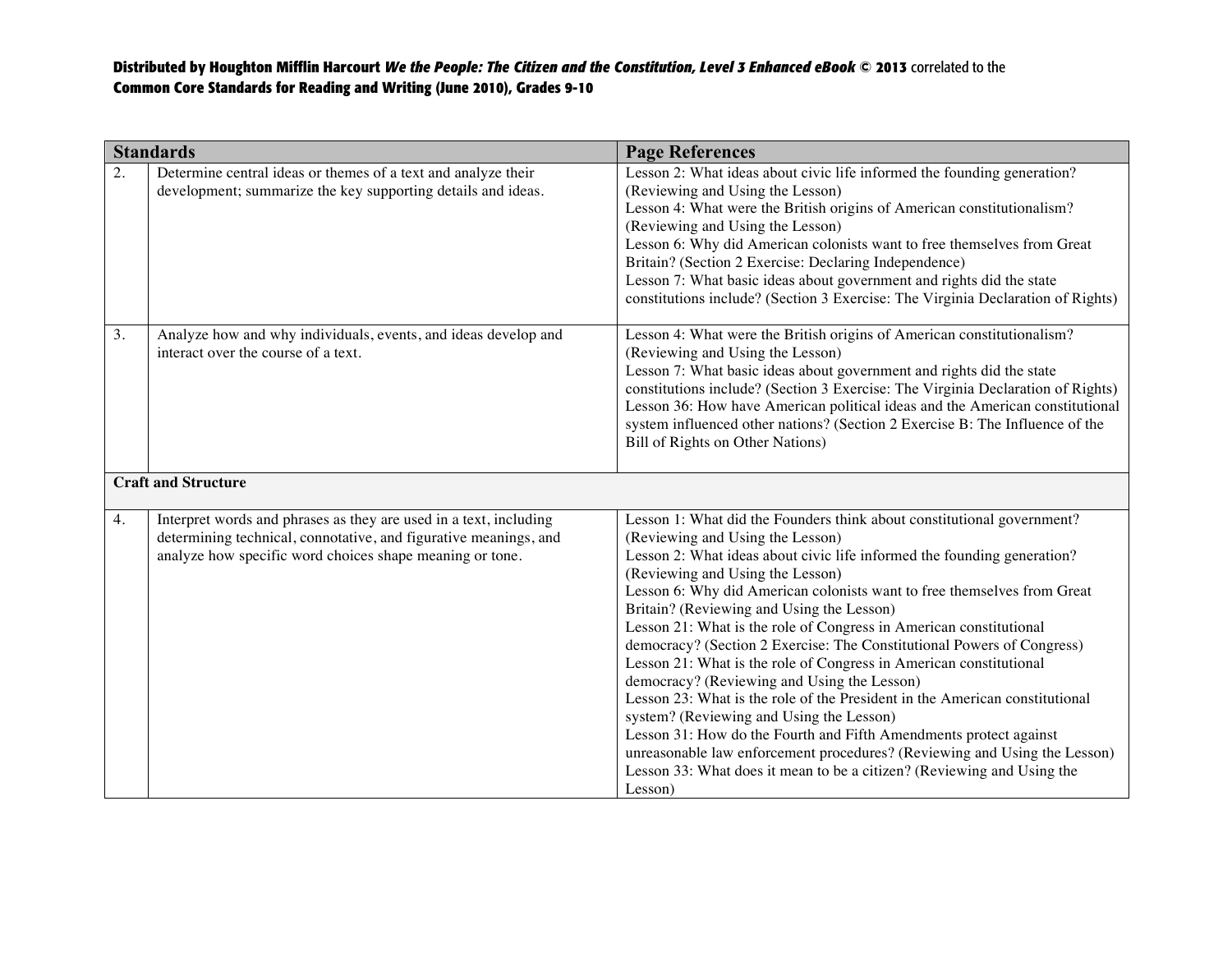| <b>Standards</b>                          |                                                                                                                                                                                                      | <b>Page References</b>                                                                                                                                                                                                                                                                                                                                                                                                                                                                                                                                                                                                                                                                                                                                                                                                                                     |
|-------------------------------------------|------------------------------------------------------------------------------------------------------------------------------------------------------------------------------------------------------|------------------------------------------------------------------------------------------------------------------------------------------------------------------------------------------------------------------------------------------------------------------------------------------------------------------------------------------------------------------------------------------------------------------------------------------------------------------------------------------------------------------------------------------------------------------------------------------------------------------------------------------------------------------------------------------------------------------------------------------------------------------------------------------------------------------------------------------------------------|
|                                           |                                                                                                                                                                                                      |                                                                                                                                                                                                                                                                                                                                                                                                                                                                                                                                                                                                                                                                                                                                                                                                                                                            |
| 5.                                        | Analyze the structure of texts, including how specific sentences,<br>paragraphs, and larger portions of the text (e.g., a section, chapter,<br>scene, or stanza) relate to each other and the whole. | Lesson 7: What basic ideas about government and rights did the state<br>constitutions include? (Section 3 Exercise: The Virginia Declaration of Rights)                                                                                                                                                                                                                                                                                                                                                                                                                                                                                                                                                                                                                                                                                                    |
| 6.                                        | Assess how point of view or purpose shapes the content and style of a<br>text.                                                                                                                       | Lesson 1: What did the Founders think about constitutional government?<br>(Section 4 Exercise B: Constitutions and Constitutional Government)<br>Lesson 2: What ideas about civic life informed the founding generation?<br>(Reviewing and Using the Lesson)<br>Lesson 13: What was the anti-federalist position in the debate about<br>ratification? (Section 3 Review Exercise: Anti-Federalist Opposition)                                                                                                                                                                                                                                                                                                                                                                                                                                              |
| <b>Integration of Knowledge and Ideas</b> |                                                                                                                                                                                                      |                                                                                                                                                                                                                                                                                                                                                                                                                                                                                                                                                                                                                                                                                                                                                                                                                                                            |
| $\overline{7}$ .                          | Integrate and evaluate content presented in diverse formats and media,<br>including visually and quantitatively, as well as in words*                                                                | Lesson 9: How Was the Philadelphia Convention Organized? (Video: The<br>Virginia Plan)                                                                                                                                                                                                                                                                                                                                                                                                                                                                                                                                                                                                                                                                                                                                                                     |
| 8.                                        | Delineate and evaluate the argument and specific claims in a text,<br>including the validity of the reasoning as well as the relevance and<br>sufficiency of the evidence.                           | Lesson 1: What did the Founders think about constitutional government?<br>(Section 4 Exercise B: Constitutions and Constitutional Government)<br>Lesson 14: What was the Federalist position in the debate about ratification?<br>(Section 3 Exercise: Federalist Arguments)                                                                                                                                                                                                                                                                                                                                                                                                                                                                                                                                                                               |
| 9.                                        | Analyze how two or more texts address similar themes or topics in<br>order to build knowledge or to compare the approaches the authors<br>take.                                                      | Lesson 1: What did the Founders think about constitutional government?<br>(Section 4 Exercise B: Constitutions and Constitutional Government)<br>Lesson 4: What were the British origins of American constitutionalism?<br>(Reviewing and Using the Lesson)<br>Lesson 6: Why did American colonists want to free themselves from Great<br>Britain? (Section 2 Exercise: Declaring Independence)<br>Lesson 7: What basic ideas about government and rights did the state<br>constitutions include? (Reviewing and Using the Lesson)<br>Lesson 13: What was the anti-federalist position in the debate about<br>ratification? (Section 3 Review Exercise: Anti-Federalist Opposition)<br>Lesson 32: How do the fifth, sixth, and eighth amendments protect rights<br>within the judicial system? (Section 6 Exercise: Historical Positions on<br>Punishment) |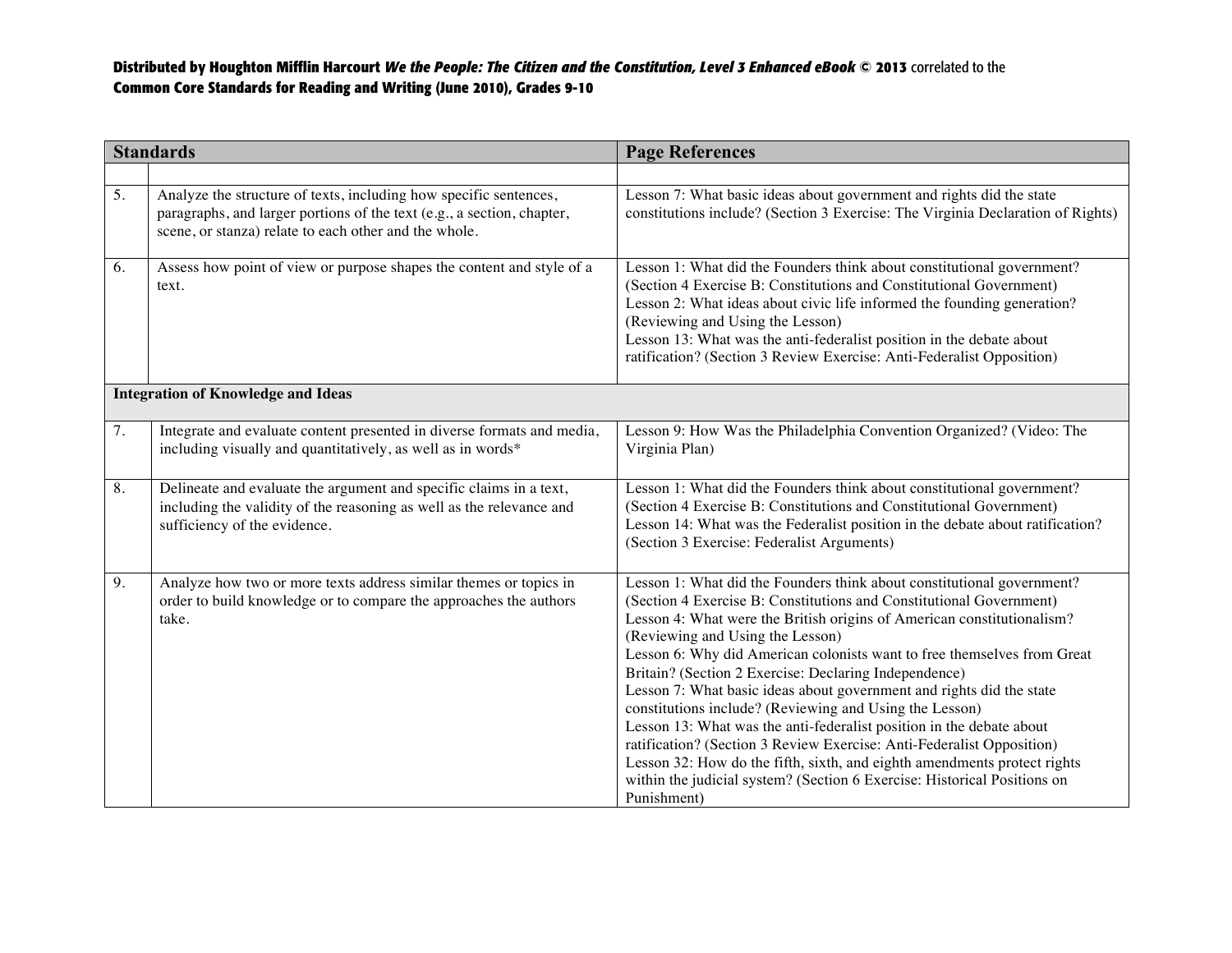| <b>Standards</b>                                                                                                                                                                                                                                                                                                                                                                                                                                                                                                                                           |                                                                                                                                                | <b>Page References</b>                                                                                                                                                                                                                                                                                                                                                                                                                                                                                                   |  |
|------------------------------------------------------------------------------------------------------------------------------------------------------------------------------------------------------------------------------------------------------------------------------------------------------------------------------------------------------------------------------------------------------------------------------------------------------------------------------------------------------------------------------------------------------------|------------------------------------------------------------------------------------------------------------------------------------------------|--------------------------------------------------------------------------------------------------------------------------------------------------------------------------------------------------------------------------------------------------------------------------------------------------------------------------------------------------------------------------------------------------------------------------------------------------------------------------------------------------------------------------|--|
|                                                                                                                                                                                                                                                                                                                                                                                                                                                                                                                                                            |                                                                                                                                                | Lesson 36: How have American political ideas and the American constitutional<br>system influenced other nations? (Section 2 Exercise B: The Influence of the<br>Bill of Rights on Other Nations)<br>Lesson 39: What does returning to fundamental principles mean? (Critical<br>Thinking Exercise 1, Parts A and B: Liberty versus Order)                                                                                                                                                                                |  |
|                                                                                                                                                                                                                                                                                                                                                                                                                                                                                                                                                            | <b>Range of Reading and Level of Text Complexity</b>                                                                                           |                                                                                                                                                                                                                                                                                                                                                                                                                                                                                                                          |  |
| 10.                                                                                                                                                                                                                                                                                                                                                                                                                                                                                                                                                        | Read and comprehend complex literary and informational texts<br>independently and proficiently.                                                | Lesson 2: What ideas about civic life informed the founding generation?<br>(Reviewing and Using the Lesson)<br>Lesson 4: What were the British origins of American constitutionalism?<br>(Reviewing and Using the Lesson)<br>Lesson 6: Why did American colonists want to free themselves from Great<br>Britain? (Section 2 Exercise: Declaring Independence)<br>Lesson 7: What basic ideas about government and rights did the state<br>constitutions include? (Section 3 Exercise: The Virginia Declaration of Rights) |  |
| *Please see "Research to Build and Present Knowledge" in Writing for additional standards relevant to gathering, assessing, and applying information from print<br>and digital sources.                                                                                                                                                                                                                                                                                                                                                                    |                                                                                                                                                |                                                                                                                                                                                                                                                                                                                                                                                                                                                                                                                          |  |
| <b>College and Career Readiness Anchor Standards for Writing</b><br>The grades 6-12 standards on the following pages define what students should understand and be able to do by the end of each grade span. They correspond to<br>the College and Career Readiness (CCR) anchor standards below by number. The CCR and grade-specific standards are necessary complements - the former<br>providing broad standards, the latter providing additional specificity – that together define the skills and understandings that all students must demonstrate. |                                                                                                                                                |                                                                                                                                                                                                                                                                                                                                                                                                                                                                                                                          |  |
| <b>Text Types and Purposes</b> *                                                                                                                                                                                                                                                                                                                                                                                                                                                                                                                           |                                                                                                                                                |                                                                                                                                                                                                                                                                                                                                                                                                                                                                                                                          |  |
| 1.                                                                                                                                                                                                                                                                                                                                                                                                                                                                                                                                                         | Write arguments to support claims in an analysis of substantive topics<br>or texts using valid reasoning and relevant and sufficient evidence. | Lesson 11: What questions did the framers consider in designing the three<br>branches of the national government? (Section 4 Exercise B: Selecting a<br>President)<br>Lesson 12: How did the delegates distribute powers between national and state<br>government? (Section 2 Exercise: Slavery)<br>Lesson 19: How has the equal protection clause of the fourteenth amendment<br>changed the constitution? (Section 4 Exercise: Controversies around Equal                                                              |  |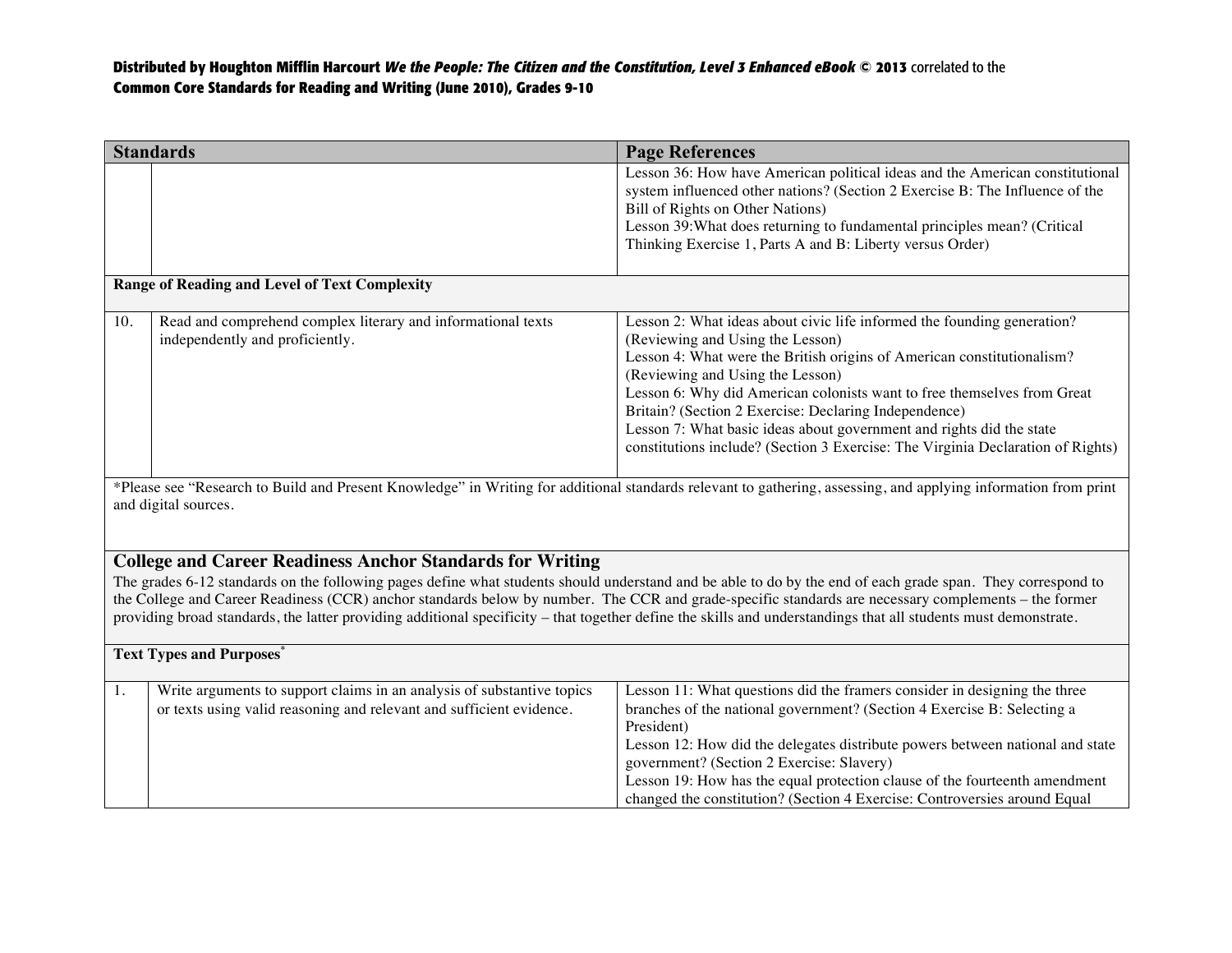| <b>Standards</b>                              |                                                                                                                                                                                              | <b>Page References</b>                                                                                                                                                                                                                                                                                                                                                                                                                                                                                                                                                                                                                                                                                                                         |
|-----------------------------------------------|----------------------------------------------------------------------------------------------------------------------------------------------------------------------------------------------|------------------------------------------------------------------------------------------------------------------------------------------------------------------------------------------------------------------------------------------------------------------------------------------------------------------------------------------------------------------------------------------------------------------------------------------------------------------------------------------------------------------------------------------------------------------------------------------------------------------------------------------------------------------------------------------------------------------------------------------------|
|                                               |                                                                                                                                                                                              | Protection)<br>Lesson 21: What is the role of Congress in American constitutional<br>democracy? (Section Exercise C: Comparing National Legislatures in the<br>United States and Great Britain)<br>Lesson 29: How does the First Amendment protect free expression? (Section 6<br>Exercise: Positions on issues regarding freedom of expression)<br>Lesson 30: How does the First Amendment protect freedom to assemble,<br>petition, and associate? (Section 2 Exercise B: Protections of the Right to<br>Associate)                                                                                                                                                                                                                          |
| 2.                                            | Write informative/explanatory texts to examine and convey complex<br>ideas and information clearly and accurately through the effective<br>selection, organization, and analysis of content. | Lesson 18: How has the due process clause of the fourteenth amendment<br>changed the constitution? (Reviewing and Using the Lesson)<br>Lesson 19: How has the equal protection clause of the fourteenth amendment<br>changed the constitution? (Reviewing and Using the Lesson)<br>Lesson 23: What is the role of the President in the American constitutional<br>system? (Reviewing and Using the Lesson)<br>Lesson 24: How are national laws administered in the American constitutional<br>system? (Reviewing and Using the Lesson)<br>Lesson 26: How does American federalism work? (Section 3 Exercise:<br>Changes in State Constitutions over Time)<br>Lesson 33: What does it mean to be a citizen? (Reviewing and Using the<br>Lesson) |
| 3.                                            | Write narratives to develop real or imagined experiences or events using<br>effective technique, well-chosen details and well-structured event<br>sequences.                                 | Lesson 37: What key challenges does the United States face in the future?<br>(Section 1 Exercise B: Challenges of the Future)                                                                                                                                                                                                                                                                                                                                                                                                                                                                                                                                                                                                                  |
| <b>Production and Distribution of Writing</b> |                                                                                                                                                                                              |                                                                                                                                                                                                                                                                                                                                                                                                                                                                                                                                                                                                                                                                                                                                                |
| 4.                                            | Produce clear and coherent writing in which the development,<br>organization, and style are appropriate to task, purpose, and audience.                                                      | Lesson 18: How has the due process clause of the fourteenth amendment<br>changed the constitution? (Reviewing and Using the Lesson)<br>Lesson 19: How has the equal protection clause of the fourteenth amendment<br>changed the constitution? (Reviewing and Using the Lesson)<br>Lesson 21: What is the role of Congress in American constitutional<br>democracy? (Section Exercise C: Comparing National Legislatures in the                                                                                                                                                                                                                                                                                                                |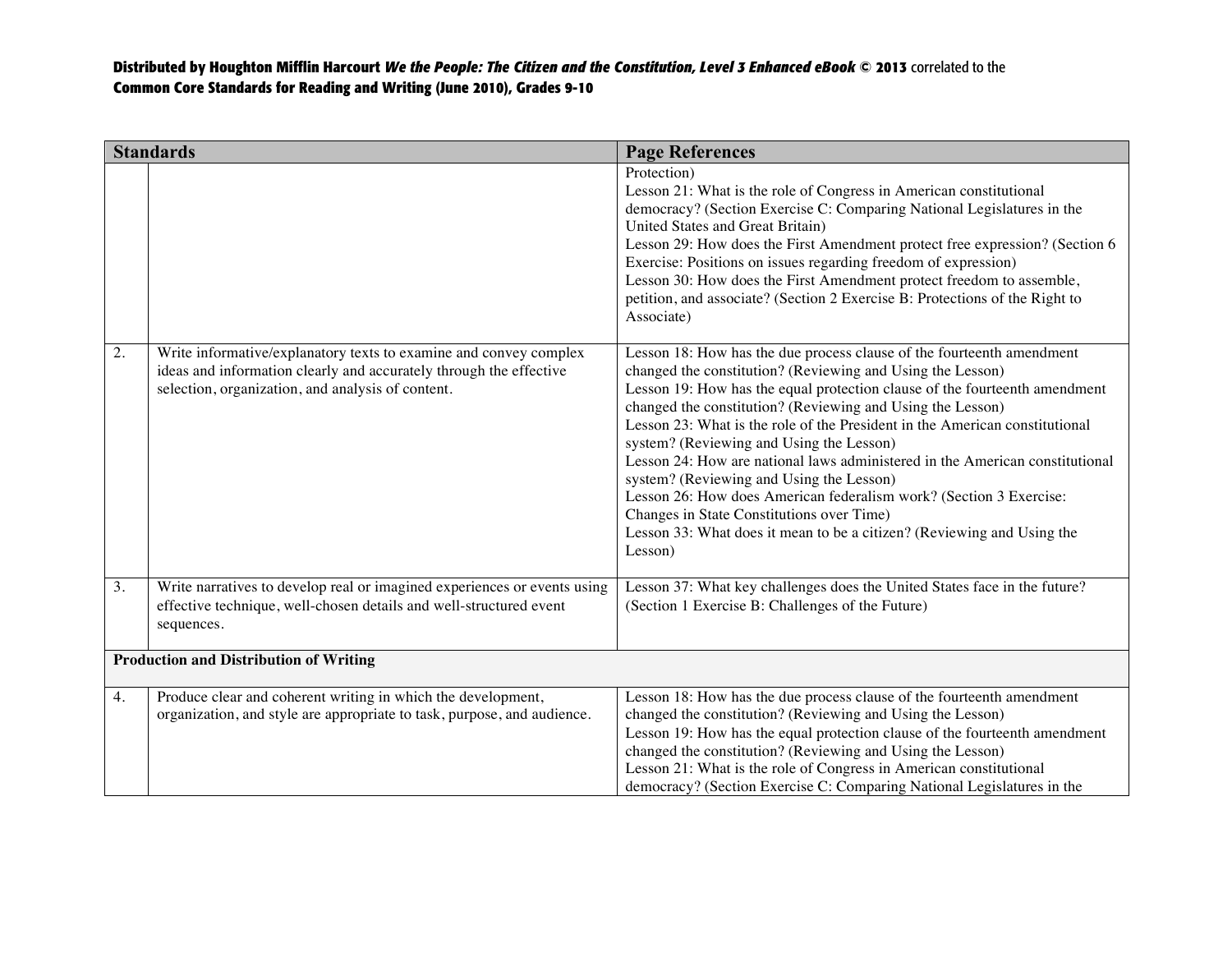| <b>Standards</b>                               |                                                                                                                                                                                         | <b>Page References</b>                                                                                                                                                                                                                                                                                                                                                                                                                                                                                                                                                                                                                                                                 |
|------------------------------------------------|-----------------------------------------------------------------------------------------------------------------------------------------------------------------------------------------|----------------------------------------------------------------------------------------------------------------------------------------------------------------------------------------------------------------------------------------------------------------------------------------------------------------------------------------------------------------------------------------------------------------------------------------------------------------------------------------------------------------------------------------------------------------------------------------------------------------------------------------------------------------------------------------|
|                                                |                                                                                                                                                                                         | United States and Great Britain)<br>Lesson 23: What is the role of the President in the American constitutional<br>system? (Reviewing and Using the Lesson)<br>Lesson 26: How does American federalism work? (Section 3 Exercise:<br>Changes in State Constitutions over Time)<br>Lesson 33: What does it mean to be a citizen? (Reviewing and Using the<br>Lesson)                                                                                                                                                                                                                                                                                                                    |
| 5.                                             | Develop and strengthen writing as needed by planning, revising, editing,<br>rewriting, or trying a new approach.                                                                        |                                                                                                                                                                                                                                                                                                                                                                                                                                                                                                                                                                                                                                                                                        |
| 6.                                             | Use technology, including the Internet, to produce and publish writing<br>and to interact and collaborate with others.                                                                  |                                                                                                                                                                                                                                                                                                                                                                                                                                                                                                                                                                                                                                                                                        |
| <b>Research to Build and Present Knowledge</b> |                                                                                                                                                                                         |                                                                                                                                                                                                                                                                                                                                                                                                                                                                                                                                                                                                                                                                                        |
| 7.                                             | Conduct short as well as more sustained research projects based on<br>focused questions, demonstrating understanding of the subject under<br>investigation.                             | Lesson 9: How was the Philadelphia Convention organized? (What Was the<br>Virginia Plan? Reviewing and Using the Lesson)<br>Lesson 15: How have amendments and judicial review changed the<br>constitution? (What is judicial review and why is it controversial? Reviewing<br>and Using the Lesson)<br>Lesson 22: How does Congress perform its functions in the American<br>constitutional system? (Section 3 Exercise: Protection of Individual Rights by<br>Congress)<br>Lesson 35: How have civil rights movements resulted in fundamental political<br>and social change in the United States? (Section 3 Exercise B: The Civil Rights<br>Act of 1964 and the Voting Rights Act) |
| 8.                                             | Gather relevant information from multiple print and digital sources,<br>assess the credibility and accuracy of each source, and integrate the<br>information while avoiding plagiarism. |                                                                                                                                                                                                                                                                                                                                                                                                                                                                                                                                                                                                                                                                                        |
| 9.                                             | Draw evidence from literary or informational texts to support analysis,<br>reflection, and research.                                                                                    | Lesson 1: What did the Founders think about constitutional government?<br>(Section 4 Exercise B: Constitutions and Constitutional Government)<br>Lesson 1: What did the Founders think about constitutional government?<br>(Section 5 Exercise: Constitutional Governments)                                                                                                                                                                                                                                                                                                                                                                                                            |